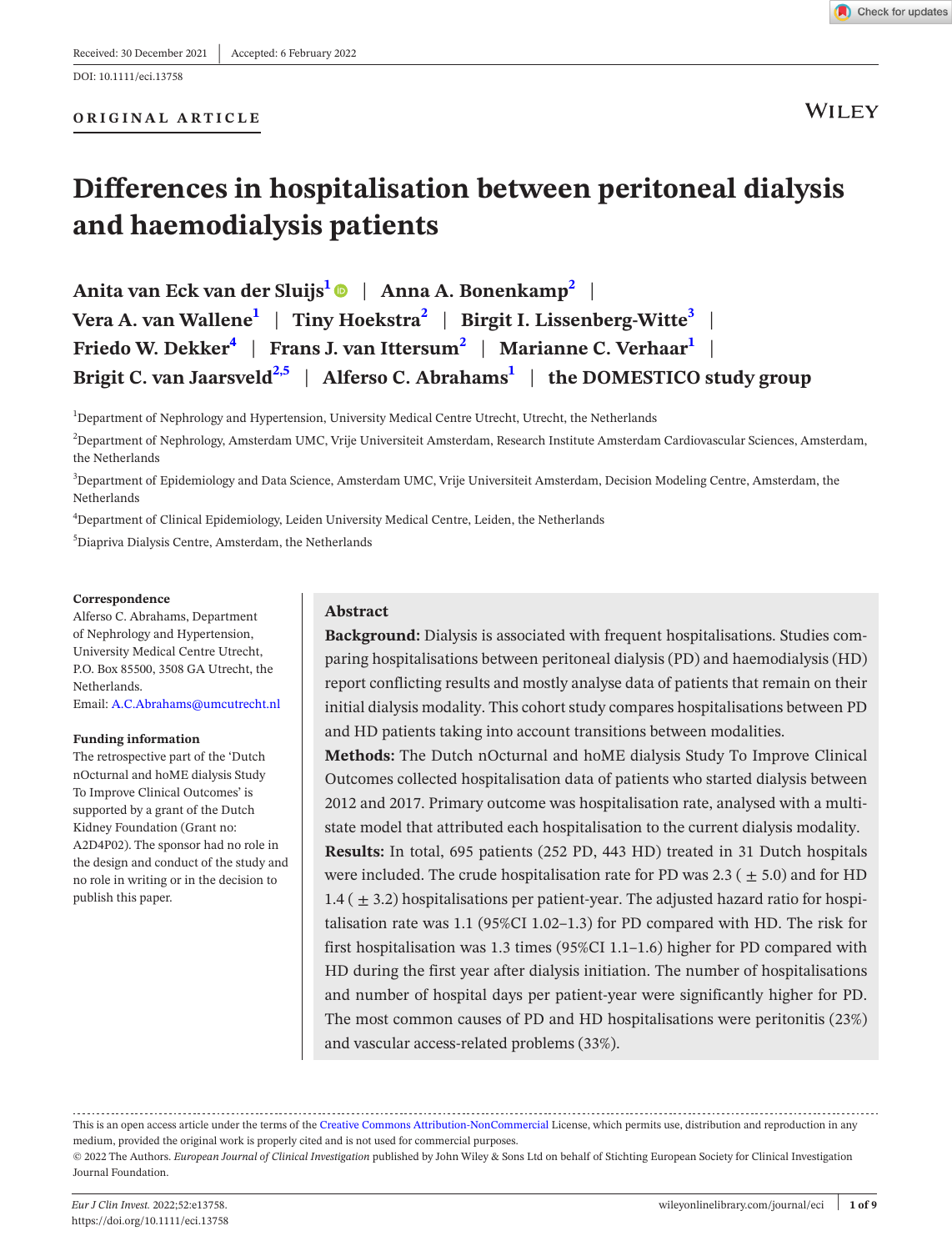**Conclusion:** PD was associated with higher hospitalisation rate, higher risk for first hospitalisation and higher number of hospitalisations compared with HD. Since the PD hospitalisations were mainly caused by peritonitis, more attention to infection prevention is necessary for reducing the number of hospitalisations in the future.

#### **KEYWORDS**

end-stage kidney disease, haemodialysis, hospitalisation, peritoneal dialysis

# **1** | **INTRODUCTION**

Dialysis treatment for end-stage kidney disease (ESKD) is associated with high morbidity, frequently resulting in hospitalisation.<sup>1-4</sup> The hospitalisation rate of dialysis patients varies between 1.2 and 1.7 per patient-year, compared to 0.8 per patient-year for patients with a kidney transplant. $2.5$ Dialysis patients also have a higher risk of readmission, with a hazard ratio of 1.8 for readmission within one year compared with a control group of patients without kidney disease.[2,6](#page-7-1) Infections and cardiovascular diseases are the leading causes for hospitalisation in dialysis patients. $27,8$ 

Hospitalisation is an indirect measure of morbidity in dialysis patients, as well as a risk factor for mortality. $6,9$ Also, hospitalisation negatively affects the quality of life and increases the costs of dialysis.<sup>[7,10,11](#page-7-3)</sup> Hospitalisation costs are one of the most expensive elements of dialysis treatment.<sup>[10–12](#page-7-4)</sup> Therefore, prevention of hospitalisation of dialysis patients is of utmost importance.

Differences in hospitalisation between peritoneal dialysis (PD) and haemodialysis (HD) patients have been the subject of previous studies. However, there are several problems with these studies. First, they report conflicting results with studies describing an equal number and duration of hospital admissions for PD patients compared with HD patients, $13-16$  while other studies conclude that PD patients are more likely to be hospitalised. $3,5,17-21$  Second, most studies do not take into account the time on dialysis, which also seems to affect hospitalisation rates. The hospitalisation rate for HD patients is highest during their first year of dialysis with a decrease thereafter, while PD patients experience an increase in hospitalisation rate as their dialysis duration progresses, according to the 2018 report from the United States Renal Data System (USRDS).<sup>2</sup> Finally, and most importantly, most studies only analyse data from patients who remain on their initial dialysis modality or do not take transitions between dialysis modalities into account[.3,13–15,18,19,21](#page-7-6) However, a transition from one dialysis modality to another, for example from PD to HD, occurs frequently in daily practice. Analysing only the data of patients who continue their original dialysis modality

introduces selection bias in the results reported. Therefore, the aim of this study was to compare hospitalisations between incident PD and HD patients taking into account transitions between dialysis modalities and time on dialysis.

# **2** | **MATERIALS AND METHODS**

# **2.1** | **Study population**

The Dutch nOcturnal and hoME dialysis Study To Improve Clinical Outcomes (DOMESTICO) is a multi-centre cohort study among dialysis patients in the Netherlands. For this analysis, retrospectively collected hospitalisation data from a cohort of patients from 31 hospitals were used. Eligible patients were adults ( $\geq$ 18 years) who started dialysis treatment (i.e. PD or HD) between 1 January 2012 and 1 January 2017 with a minimum dialysis treatment duration of 3 months. Patients were allowed to have had previous kidney replacement therapy in the form of (dialysis followed by) kidney transplantation. Follow-up of patients was conducted until after kidney transplantation, a patient's wish to stop dialysis, death, or the end of the study period on 1 January 2017. The study was approved by local medical ethics committees of the participating dialysis centres. Reporting of the study conforms to broad EQUATOR guidelines.<sup>[22](#page-8-0)</sup>

# **2.2** | **Baseline characteristics**

Baseline characteristics were collected at dialysis initiation. For the baseline data, patients were grouped according to their dialysis modality (i.e. PD or HD) at 3 months after dialysis initiation. Primary kidney disease was classified according to the European Renal Association—European Dialysis and Transplant Association (ERA-EDTA) codes and categorised into: glomerulonephritis/pyelonephritis, cystic kidney disease, renovascular kidney disease, diabetes mellitus and other/unknown.<sup>23</sup> Comorbidities were classified according to both the Charlson Comorbidity Index (CCI) and the Davies score. $24,25$  Kidney replacement therapy vintage and dialysis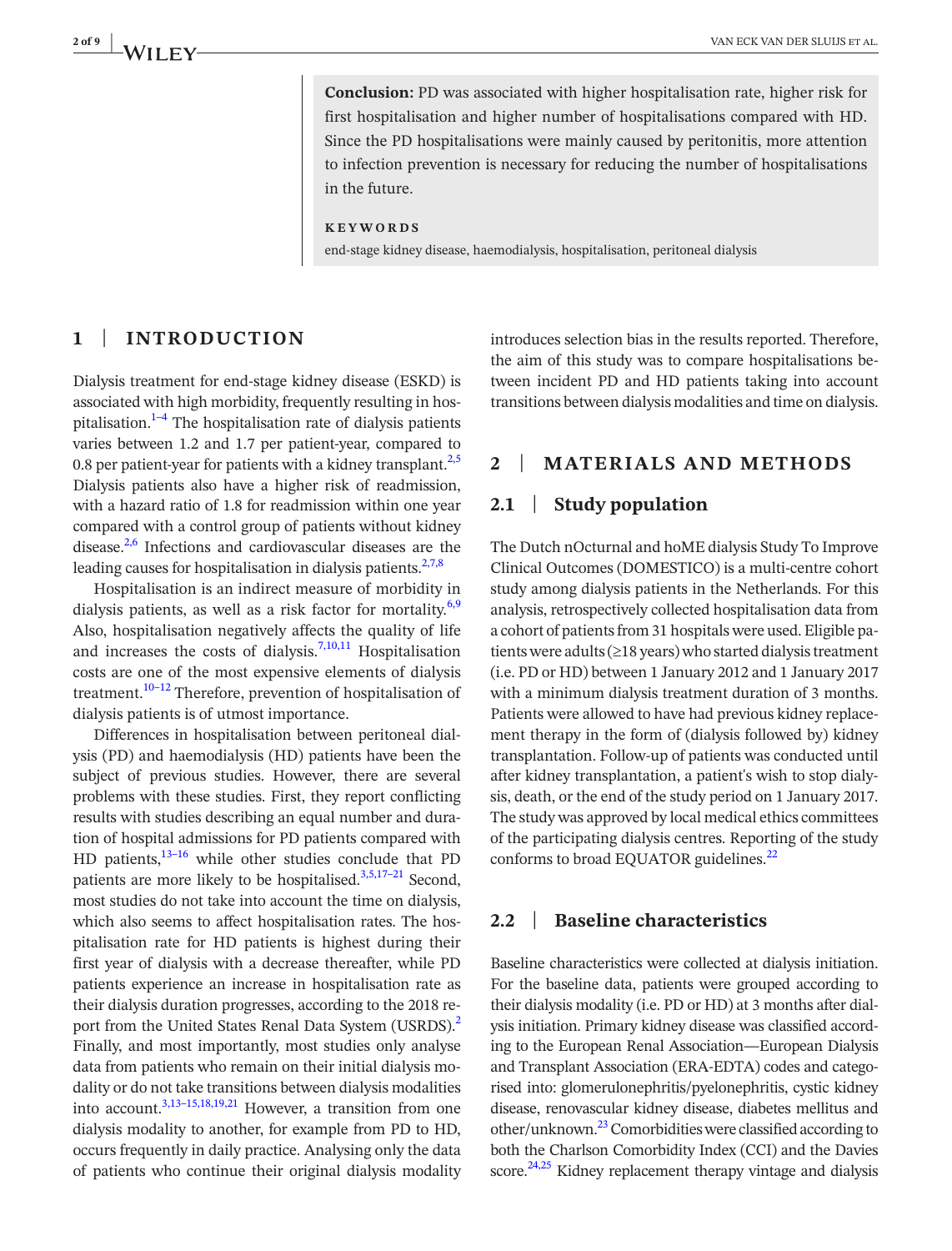vintage were presented as the months that patients received kidney replacement therapy (i.e. kidney transplantation and dialysis combined) or dialysis alone in the past. Residual glomerular filtration rate was calculated as the creatinine clearance (ml/min), using creatinine measurements in blood and 24 h urine collections. Patients were indicated as acute starters if they had never been under outpatient monitoring by a nephrologist prior to initiation of dialysis.

# **2.3** | **Hospitalisation**

Hospitalisation was defined as a hospital admission with a minimum duration of 24 h. The start and end dates of each hospitalisation were recorded along with the reason using ICD-10 codes. $^{26}$  $^{26}$  $^{26}$  The primary outcome was hospitalisation rate, which was defined as the number of hospitalisations per patient-year. Patient-years were defined as the number of years a patient performed a dialysis modality within the study period.

Secondary outcomes were risk for first hospitalisation, total number of hospitalisations per patient, number of hospital days per patient-year and causes of hospitalisation. Causes of hospitalisation were grouped into the following categories: access-related (including vascular access infection, fistula operation and PD catheter leakage, exchange or removal), peritonitis, fluid overload, cardiac disease (including myocardial ischaemia or infarction, cardiac arrest or arrhythmia, cardiac failure and haemorrhagic pericarditis), vascular disease (including pulmonary embolus, stroke, cerebrovascular haemorrhage, ruptured vascular aneurysm, mesenteric infarction and peripheral vascular disease), non-dialysis related infection, gastrointestinal disease (excluding PD peritonitis), malignancy, transplantation and other/unknown.

# **2.4** | **Statistical analysis**

Baseline characteristics were presented as mean with standard deviation (SD), median with interquartile range (IQR) or as number with percentages. Groups were compared with a chi-square test, an independent samples ttest or Mann–Whitney *U* test, where appropriate.

Since patients can transition between dialysis modalities over time (i.e. PD patients transition to HD or HD patients transition to PD), all analyses were performed with models that allow for such transitions. Hospitalisation rate was analysed with a multi-state model with recurrent events, which attributed every hospitalisation to the dialysis modality the patient performed at the time of admission. Patients who died were censored. The results of this model are presented with hazard ratios (HR).

The risk for first hospitalisation was analysed with a Cox regression model with dialysis modality as timevarying covariate. The proportional hazards assumption was tested, and if it was violated, data were presented for two different time periods. Number of hospitalisations and number of hospital days per patient-year were analysed with negative binomial regression. The last two outcomes were analysed in a multilevel model, in which dialysis modality was the first level and the patient the second level. This analysis thus corrected for the dependency of both dialysis modalities within the same patient.

All analyses were adjusted for potential confounders. In the first model, adjustments were made for age and sex, and in a second model, data were also adjusted for CCI, dialysis vintage and acute start of dialysis. Statistical analyses were conducted with IBM SPSS Statistics version 25 and R version 3.6.1.

# **3** | **RESULTS**

# **3.1** | **Baseline characteristics**

The study cohort consisted of 695 dialysis patients, of whom 252 (36%) were receiving PD and 443 (64%) HD at 3 months after dialysis initiation. Baseline characteris-tics are presented in Table [1.](#page-3-0) Mean age was  $63.0$  ( $\pm$  15.3) years for both groups, and the majority of patients were male. The comorbidity scores were similar between PD and HD patients. PD patients had a dialysis vintage of 16 months [IQR 9–41], whereas HD patients had a significantly longer dialysis vintage of 39 months [IQR 19–64]. PD patients less often had a previous kidney transplant compared with HD patients, 10% and 25%, respectively  $(p < .001)$ . Only 4% of the PD patients had an acute start of dialysis, whereas 20% of HD patients did (*p* < .001). Just over half of the patients performed PD themselves; the rest were assisted by a nurse or other caregiver at home.

## **3.2** | **Dialysis treatment and follow-up**

The median dialysis duration for the entire study cohort was 22.0 months [IQR 11.1–36.4]. PD patients had a shorter dialysis duration [19.1 months, IQR 10.4–30.5] than HD patients [23.6 months, IQR 11.7–38.6] ( $p = .001$ ). Patients transitioned more often from PD to HD (33%) than from HD to PD  $(11\%) (p < .001)$ .

## **3.3** | **Hospitalisation rate**

A total of 521 hospitalisations took place during PD, while 959 hospitalisations took place during HD. The crude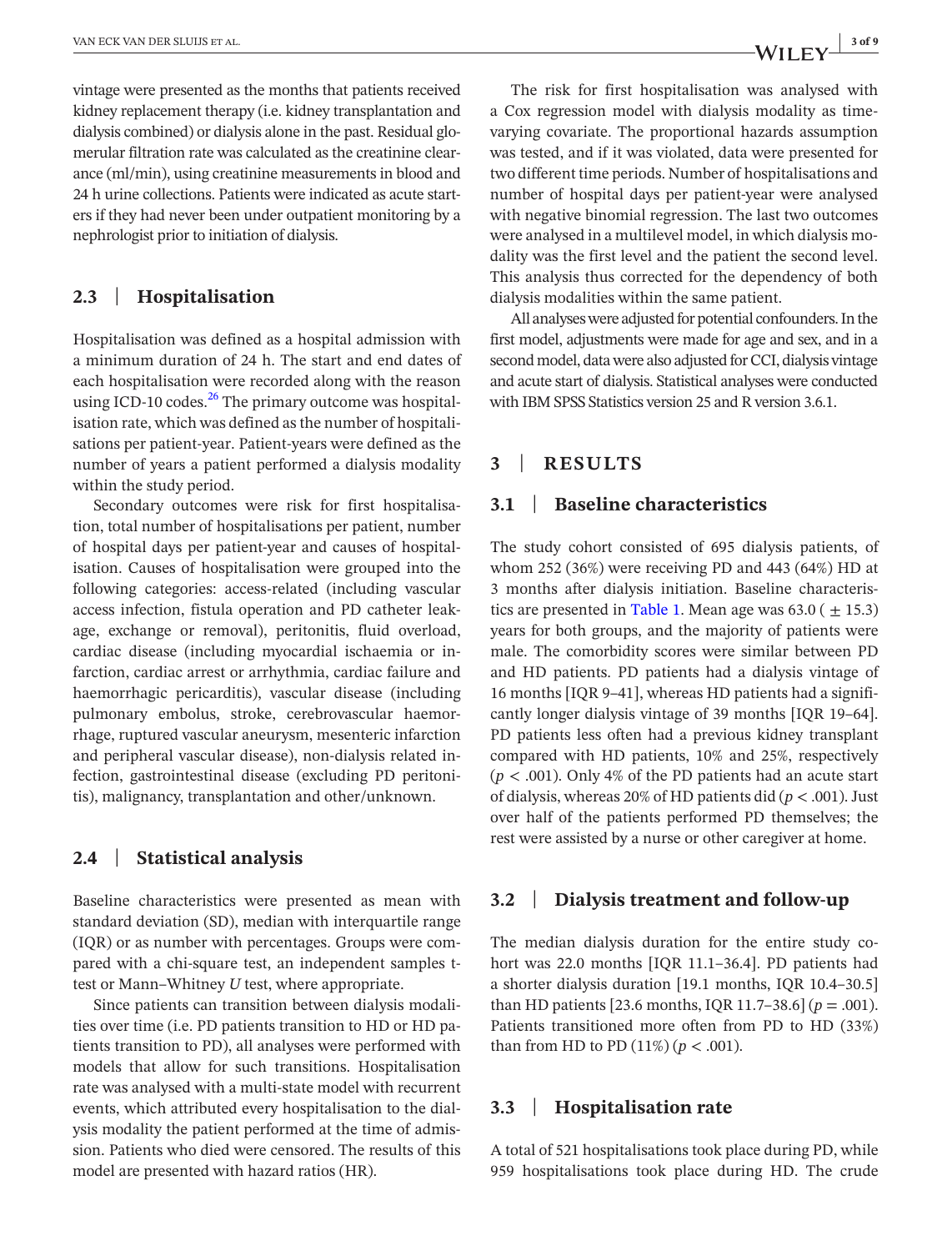|                                                           | <b>Full sample</b> |                    |                       |
|-----------------------------------------------------------|--------------------|--------------------|-----------------------|
| <b>Variable</b>                                           | $n=695$            | PD $n = 252$       | HD $n = 443$          |
| Age (yr), mean $\pm$ SD                                   | $63.0 \pm 15.3$    | $63.1 \pm 14.9$    | $62.9 \pm 15.6$       |
| Sex (male), $n$ $(\%)$                                    | 418 (60)           | 160(64)            | 258 (58)              |
| Ethnic background, $n$ (%)                                |                    |                    |                       |
| Caucasian                                                 | 395 (57)           | 149 (59)           | 246 (56)              |
| Other                                                     | 123(18)            | 30(12)             | 93(21)                |
| Unknown                                                   | 177 (25)           | 73 (29)            | 104(23)               |
| Primary kidney disease, $n$ (%)                           |                    |                    |                       |
| Glomerulonephritis/pyelonephritis                         | 141 (20)           | 39(16)             | 102(23)               |
| Cystic kidney disease                                     | 38(6)              | 19(8)              | 19(4)                 |
| Renovascular kidney disease                               | 193 (28)           | 71(28)             | 122(28)               |
| Diabetes mellitus                                         | 119(17)            | 49 (19)            | 70(16)                |
| Other/unknown                                             | 204 (29)           | 74 (29)            | 130(29)               |
| BMI (kg/m <sup>2</sup> ), mean $\pm$ SD                   | $26.8 \pm 5.5$     | $26.6 \pm 4.7$     | $26.9\pm6.0$          |
| Smoking, $n$ $(\%)$                                       |                    |                    |                       |
| Yes                                                       | 117(17)            | 42(17)             | 75(17)                |
| Quit                                                      | 172(25)            | 67(27)             | 105(24)               |
| Unknown                                                   | 103(15)            | 36 (14)            | 67(15)                |
| CCI score, $n \left(\% \right)^a$                         |                    |                    |                       |
| $\mathbf{2}$                                              | 208 (30)           | 84 (33)            | 124(28)               |
| $3 - 4$                                                   | 281(41)            | 97 (39)            | 184 (42)              |
| $\geq$ 5                                                  | 204 (29)           | 71 (28)            | 133(30)               |
| Davies score, $n$ $(\%)$                                  |                    |                    |                       |
| $\overline{0}$                                            | 182 (26)           | 77 (31)            | 105(24)               |
| $1 - 2$                                                   | 370 (53)           | 125(50)            | 245(56)               |
| $\geq$ 3                                                  | 141 (20)           | 50(20)             | 91(21)                |
| KRT vintage (months), median $[IQR]$ <sup>b</sup>         | 150 [64-212]       | 138 [44-181]       | 154 [69-230]          |
| Dialysis vintage (months), median<br>$[IQR]$ <sup>c</sup> | $35[15-58]$        | $16[9-41]$         | 39 [19-64]            |
| Previous transplant, $n$ (%)                              | 138 (20)           | 26(10)             | 112(25)               |
| Residual GFR (ml/min), median [IQR]                       | $7.8 [4.6 - 11.6]$ | $9.5 [6.7 - 12.9]$ | 6.6<br>$[3.3 - 10.4]$ |
| Residual diuresis (ml/day), mean $\pm$ SD                 | $1459 \pm 841$     | $1708 + 743$       | $1317 + 862$          |
| Acute start of dialysis, $n$ (%)                          | 98 (14)            | 11(4)              | 87 (20)               |

<span id="page-3-0"></span>**TABLE 1** Baseline characteristics according to dialysis modality at 3 months

*Note:* Abbreviations: CCI, Charlson comorbidity index; GFR, Glomerular filtration rate; HD, Haemodialysis; IQR, Interquartile range; KRT, Kidney replacement therapy; PD, Peritoneal dialysis; SD, Standard deviation.

<span id="page-3-1"></span>a By definition, dialysis patients have a minimum CCI score of 2.

<span id="page-3-2"></span> $^{\rm b}$ KRT vintage was only calculated for the 159 patients (23%) who received previous kidney replacement therapy: 33 PD patients (13%) and 126 HD patients (28%).

<span id="page-3-3"></span><sup>c</sup>Previous dialysis treatment was only calculated for the 148 patients (21%) who received dialysis before inclusion: 30 PD patients (12%) and 118 HD patients (27%).

hospitalisation rate for PD was  $2.3 (\pm 5.0)$  hospitalisations per patient-year and for HD 1.4 ( $\pm$  3.2) hospitalisations per patient-year. Using a multi-state model, the adjusted HR for hospitalisation rate was 1.1 (95% confidence interval (CI) 1.02–1.3) for PD compared with HD patients (Table [2](#page-4-0)).

# **3.4** | **Risk for first hospitalisation, number of hospitalisations and number of hospital days per patient-year**

Figure [1](#page-4-1) shows the estimated cumulative incidence curves for the first hospitalisation for PD and HD patients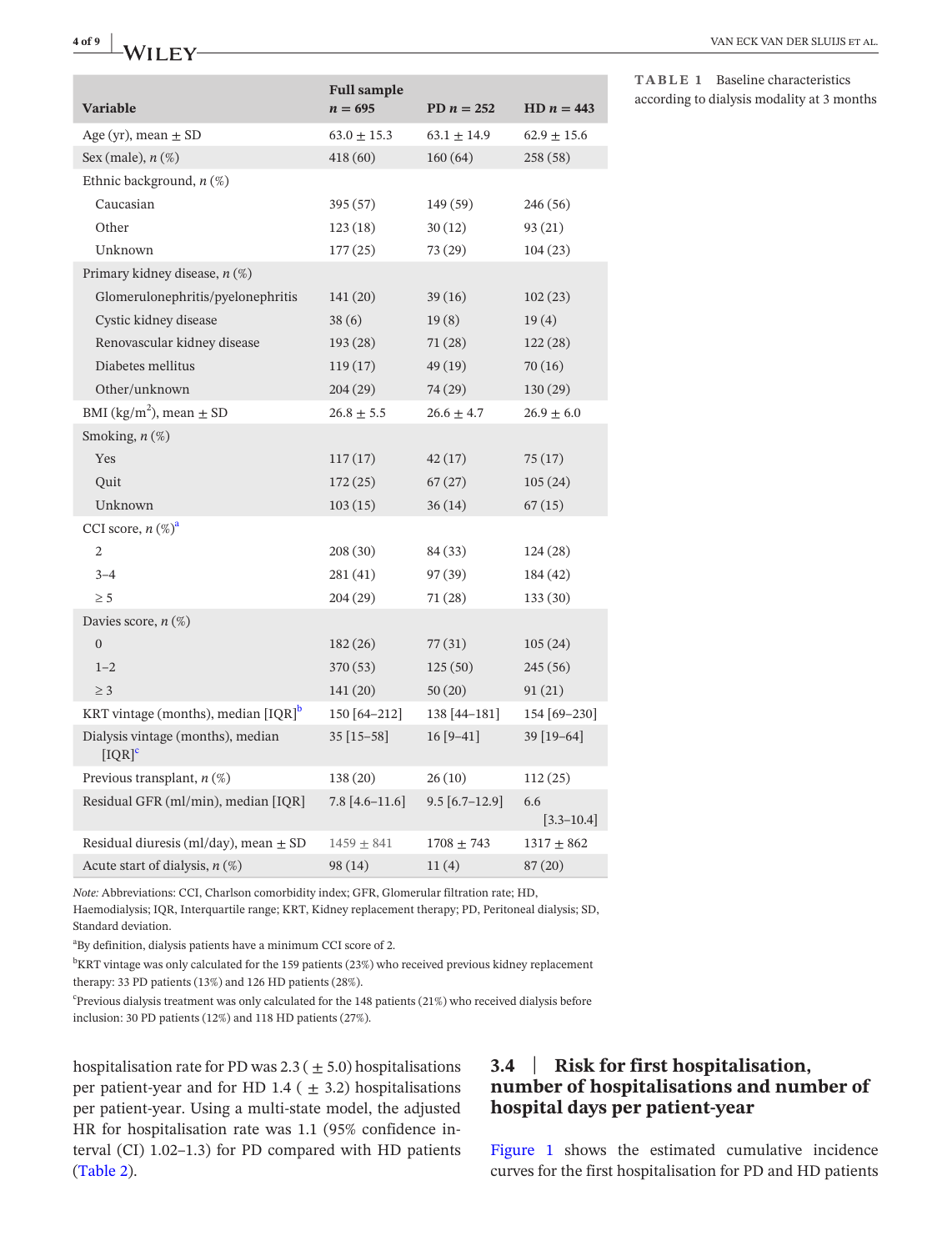<span id="page-4-0"></span>**TABLE 2** Comparison of hospitalisation rate (hospitalisations per patient-year) and risk for first hospitalisation.

| <b>Dialysis</b><br>modality                                                   | <b>Crude HR</b><br>$(95\% \text{ CI})$ | <b>Adjusted*</b> HR<br>$(95\% \text{ CI})$ | Adjusted**<br><b>HR (95% CI)</b> |  |  |
|-------------------------------------------------------------------------------|----------------------------------------|--------------------------------------------|----------------------------------|--|--|
| Hospitalisations per patient-year                                             |                                        |                                            |                                  |  |  |
| PD vs HD                                                                      | $1.1(1.03-1.3)$ $1.1(1.02-1.3)$        |                                            | $1.1(1.02-1.3)$                  |  |  |
| Risk for first hospitalisation during first year after<br>dialysis initiation |                                        |                                            |                                  |  |  |
| PD vs HD                                                                      | $1.3(1.1-1.6)$                         | $1.3(1.1-1.6)$                             | $1.3(1.1-1.6)$                   |  |  |
| Risk for first hospitalisation $\geq 1$ year after dialysis<br>initiation     |                                        |                                            |                                  |  |  |
| PD vs HD                                                                      | $1.8(1.4-2.5)$                         | $1.8(1.4-2.5)$                             | $1.9(1.4-2.5)$                   |  |  |

*Note:* The hospitalisation rate was calculated with a multi-state model with recurrent events, which attributed every hospitalisation to the dialysis modality the patient performed at the time of admission.

The risk for first hospitalisation was analysed with a Cox regression model with dialysis modality as time-varying covariate.

Abbreviations: HD, Haemodialysis; HR, Hazard ratio; PD, Peritoneal dialysis.

\*Adjusted for age and sex

\*\*Adjusted for age, sex, Charlson Comorbidity Index, dialysis vintage and acute start of dialysis

according to the Cox regression model. The model was adjusted for age, sex, CCI, dialysis vintage and acute start of dialysis.

Because the proportional hazards assumption was violated, HRs for risk for first hospitalisation were calculated separately for the first year after dialysis initiation and for the period thereafter, conditional on having survived the first year. The adjusted HR for risk for first hospitalisation during the first year was 1.3 (95% CI 1.1–1.6) for PD versus HD. For the period thereafter, the adjusted HR was 1.9 (95% CI 1.4–2.5) (Table [2](#page-4-0)).

<span id="page-4-2"></span>**TABLE 3** Comparison of number of hospitalisations and number of hospital days per patient-year.

| <b>Dialysis</b><br>modality              | <b>Crude IRR</b><br>$(95\% \text{ CI})$ | Adjusted*<br><b>IRR (95% CI)</b> | Adjusted**<br><b>IRR (95% CI)</b> |  |  |
|------------------------------------------|-----------------------------------------|----------------------------------|-----------------------------------|--|--|
| <b>Number of hospitalisations</b>        |                                         |                                  |                                   |  |  |
| PD/HD                                    | $1.3(1.1-1.6)$                          | $1.7(1.3-2.3)$                   | $1.7(1.2-2.3)$                    |  |  |
| Number of hospital days per patient-year |                                         |                                  |                                   |  |  |
| PD/HD                                    | $1.6(1.2-2.1)$                          | $1.6(1.2-2.1)$                   | $1.5(1.2-2.1)$                    |  |  |

Abbreviations: HD, Haemodialysis; IRR, Incidence rate ratio of PD relative to HD; PD, Peritoneal dialysis.

\*Adjusted for age and sex

\*\*Adjusted for age, sex, Charlson Comorbidity Index, dialysis vintage and acute start of dialysis

The number of PD hospitalisations, corrected for the total PD duration, was significantly higher than the number of HD hospitalisations, corrected for the total HD duration (crude incidence rate ratio of PD relative to HD 1.3; 95% CI 1.1–1.6). Additional adjustments for age, sex, CCI, dialysis vintage and acute start of dialysis resulted in a further increase in incidence rate ratio to 1.7 (95% CI 1.2–2.3) (Table [3\)](#page-4-2).

The crude median number of hospital days per patientyear was 4.2 for PD patients [IQR 0–15.3] and 0.8 for HD patients [IQR 0–10.8]. The adjusted incidence rate ratio for number of hospital days per patient-year was 1.5 (95% CI 1.2–2.1) for PD compared with HD (Table [3](#page-4-2)).

# **3.5** | **Causes**

Causes of hospitalisations are presented in Table [4](#page-5-0). The main cause for hospitalisations during PD treatment was



 $PD=$  peritoneal dialysis:  $HD=$  haemodialysis

<span id="page-4-1"></span>Estimated cumulative incidence curves for first hospitalisation for PD and HD patients derived from a multi-state Cox regression model. Model is adjusted for age, sex, Charlson Comorbidity Index, dialysis vintage, and acute start of dialysis

**FIGURE 1** Risk for first hospitalisation for PD and HD patients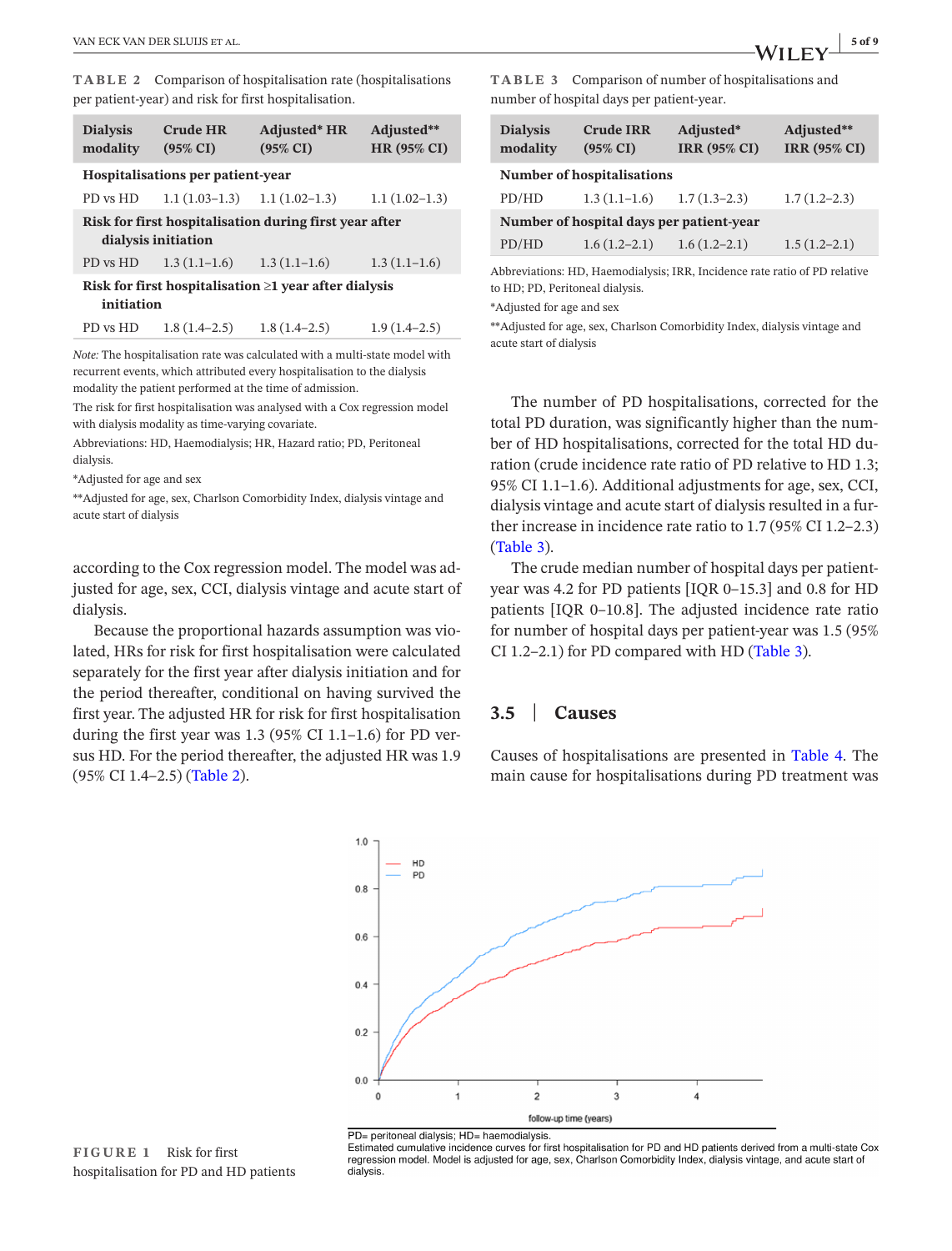#### <span id="page-5-0"></span>**TABLE 4** Causes of hospitalisations.

|                               |              | <b>HD</b> |
|-------------------------------|--------------|-----------|
| <b>Causes</b>                 | PD $n = 521$ | $n = 959$ |
| Access-related <sup>a</sup>   | 69(13)       | 317(33)   |
| Peritonitis                   | 117(23)      | N/A       |
| Fluid overload                | 14(3)        | 22(2)     |
| Cardiac disease <sup>b</sup>  | 57(11)       | 87(9)     |
| Vascular disease <sup>c</sup> | 28(5)        | 50(5)     |
| Infection <sup>d</sup>        | 79(15)       | 170(18)   |
| Gastrointestinal disease      | 46(9)        | 94(10)    |
| Malignancy                    | 9(2)         | 25(3)     |
| Transplantation               | 13(2)        | 25(2)     |
| Other/unknown                 | 89(17)       | 169(18)   |

*Note:* Data are presented as *n* (%).

Abbreviations: HD, Haemodialysis; N/A, Not applicable; PD, Peritoneal dialysis.

<span id="page-5-1"></span>a Access-related includes vascular access infection, fistula operation and PD catheter leakage/exchange/removal.

<span id="page-5-2"></span><sup>b</sup>Cardiac disease includes myocardial ischaemia/infarction, cardiac arrest/ arrhythmia, cardiac failure and haemorrhagic pericarditis.

<span id="page-5-3"></span>c Vascular disease includes pulmonary embolus, stroke, cerebrovascular haemorrhage, ruptured vascular aneurysm, mesenteric infarction and peripheral arterial disease.

<span id="page-5-4"></span>d Non-dialysis related infections.

peritonitis (23%), while the second most common cause was non-dialysis related infections (15%). The main cause for hospitalisation during HD treatment was a vascular access-related reason (33%), such as a fistula operation or a dialysis access infection. The second most common cause for hospitalisation during HD treatment was nondialysis related infections (18%). For both PD and HD, hospitalisations for fluid overload were rare (2%–3%).

# **4** | **DISCUSSION**

In this retrospective cohort study among 695 dialysis patients, PD treatment was associated with a higher hospitalisation rate, a higher risk for first hospitalisation, a higher number of hospitalisations and a higher number of hospital days per patient-year compared with HD treatment, when hospitalisations were attributed to the dialysis modality the patient was receiving upon admission. In addition, PD hospitalisations were mainly caused by peritonitis, while vascular access-related reasons were the main causes for HD hospitalisations.

A higher PD hospitalisation rate compared with HD is found in several other studies. Banshodani et al. retrospectively showed that emergency hospitalisation rates for cardiovascular diseases and infectious diseases

were significantly higher for 130 PD patients compared to 130 HD patients, with HRs of 2.70 (95% CI 1.53–4.77) and 4.16 (95% CI 2.59–6.68), respectively.<sup>[3,21](#page-7-6)</sup> Lafrance et al. also retrospectively showed that infection-related hospitalisation rates were significantly higher for PD patients compared with HD patients (HR 1.52, 95% CI 1.38–1.68).<sup>[18](#page-7-7)</sup> Besides the fact that Banshodani et al. had a smaller study population than our study and Lafrance et al. investigated younger patients (HD 58.5  $\pm$  16.4 years and PD 58.8  $\pm$  14.5 years) during the period 2001–2007, both studies did not take transitions in dialysis modality into account. Banshodani et al. censored all patients who changed dialysis modality, and Lafrance et al. attributed all hospitalisations of patients according to their dialysis modality at 90 days. $3,18,21$  These studies defined patients according to a single dialysis modality, which does not do justice to daily practice at all.

That it is important to take transitions from and to different dialysis modalities into account is also shown in a study by Murphy et al.<sup>[17](#page-7-8)</sup> In their prospective Canadian cohort, they showed that PD patients had a lower hospitalisation rate (defined as the total number of hospitalisation days relative to the survival of the patient) compared with HD patients (rate ratio 0.85, 95% CI 0.82–0.87) when hospitalisations were attributed to the dialysis modality at baseline, while they had a higher hospitalisation rate (rate ratio 1.31, 95% CI 1.27–1.34) when hospitalisations were attributed to the dialysis modality at 3 months. $^{17}$  $^{17}$  $^{17}$  In addition, Murphy et al. performed an analysis in which hospitalisations were attributed to the dialysis modality the patient was receiving upon admission, which showed that PD treatment was associated with a higher hospitalisation rate than HD treatment, with a rate ratio of 1.10 (95% CI 1.07–1.13).<sup>[17](#page-7-8)</sup> This study advocated the use of treatmentreceived analyses in comparing hospitalisation rates, which we did, instead of intention-to-treat analyses. However, our study defined hospitalisation rate as the number of hospitalisations per patient-year, which is much more commonly used in studies, also investigated the risk for first hospitalisation and described a more recent study population.

In two Canadian cohorts, Quinn et al. and Oliver et al. used the number of hospitalisation days per patient-year for calculating their hospitalisation rates. In their analyses with dialysis as time-varying covariate, they showed equal hospitalisation rates for PD compared with (in-centre) HD (Quinn et al.: rate ratio 1.28, 95% CI 0.63-2.61. Oliver et al.: rate ratio 0.93, 95% CI 0.51-1.71).<sup>[8,16](#page-7-9)</sup> However, besides the fact that they used a different measure for hospitalisation rate, which makes comparison with our study difficult, they did not investigate the risk for first hospitalisation, and Oliver et al. only investigated patients on assisted PD.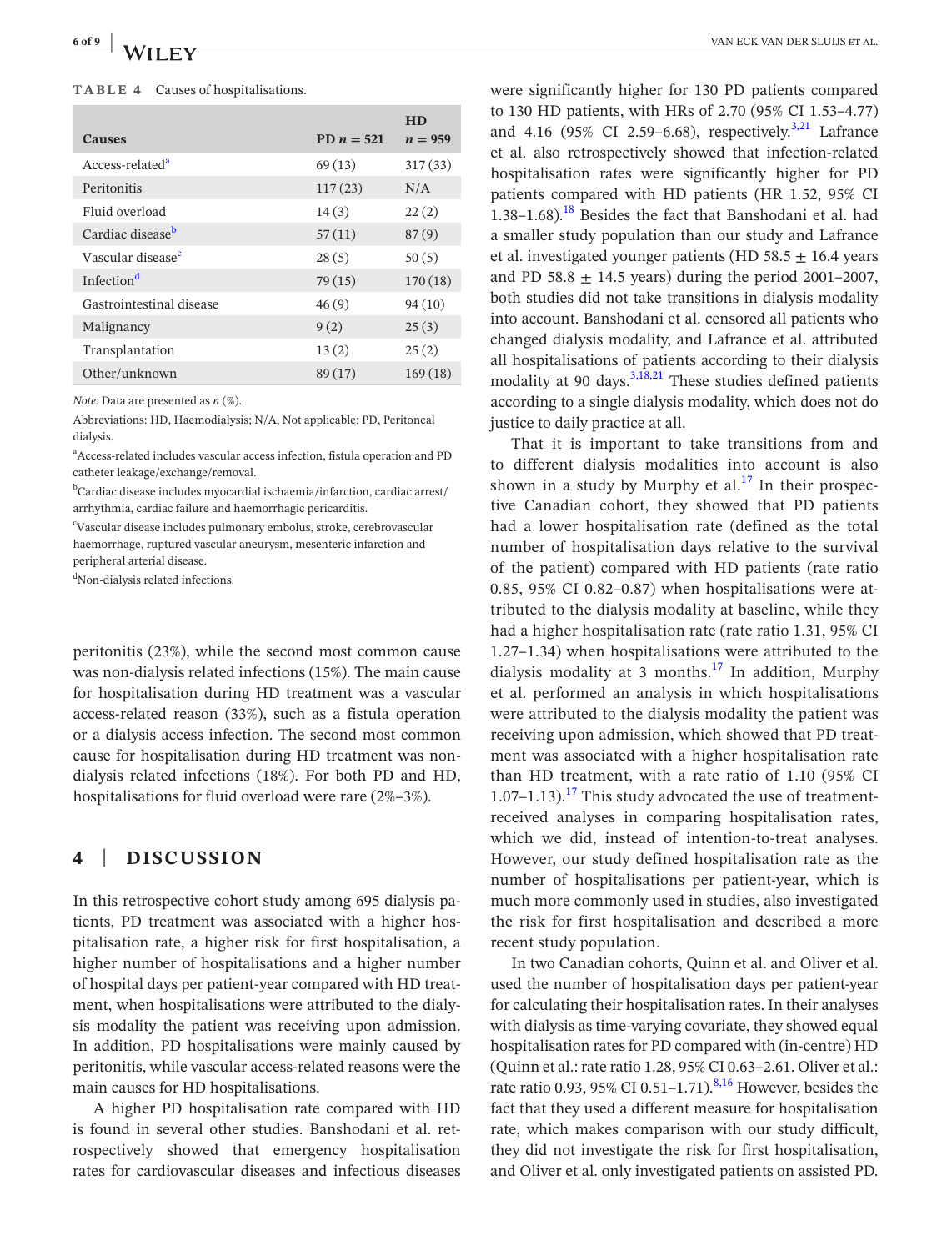Several other studies showed that hospitalisation rates of PD and HD patients are equal. $13-15,19,27$  However, these studies performed an intention-to-treat analysis by attributing hospitalisations of patients to their initial dialysis modality, which is not a valid analysis for the present research question, as argued above.

In our study, the main cause of PD hospitalisations was peritonitis, while HD hospitalisations were mainly vascular access-related. Also in a Japanese survey among 89,748 patients, these were most common causes for PD and in-centre HD hospitalisations.<sup>[20](#page-7-10)</sup> Several other studies have identified infections and specifically peritonitis as an important cause for PD hospitalisations.<sup>[16,18,21,28](#page-7-11)</sup>

Apparently, PD patients have a higher risk for hospitalisation than HD patients. This could be attributed to the dialysis modality per se, or could be the result of circumstantial factors. A possible explanation could be that the threshold for hospitalisation is lower for PD than for HD patients. In-centre HD patients frequently visit the hospital for dialysis, in most cases at least three times a week for four hours. If, for example, they develop an infection, assessment and (start of) antibiotic treatment can easily be performed during the dialysis session in hospital. Moreover, the effect of the antibiotic treatment can be evaluated during the next scheduled dialysis session and adapted based on culture results. On the contrary, PD patients are treated at home and visit the hospital much less frequently. If they develop an infection, they must visit the hospital for evaluation. In addition, they have to attend the hospital again for evaluation of the treatment effect. It is conceivable that this need for frequent hospital visits could lead to a lower threshold for hospitalisation in PD patients. Finally, we cannot exclude residual confounding as possible or additional explanation for finding a higher hospitalisation risk in PD compared with HD.

To our knowledge, this is the first European study to describe several important hospitalisation outcomes of PD and HD, taking into account transitions between dialysis modalities and thus properly showing the risk for hospitalisation of the different dialysis modalities. Almost one-fifth of our population changed dialysis modality, underscoring that a model allowing this is superior to models evaluating hospitalisations on an intention-to-treat basis. Besides the fact that we used a multi-state model in a relatively large cohort of patients, we also describe a recent dialysis population, which is relevant because the composition of the dialysis population has changed in previous years, for example with respect to age. $29,30$  However, our study has some limitations. First, all types of admissions with a minimum duration of 24 h were analysed, possibly including admissions for PD training and vascular access procedures. Consequently, both PD and HD admissions might be overrated. Second, no centre correction has been

conducted, while the decision to admit a patient might differ between centres. Third, it should be noted that a very small number of HD patients were treated with home HD  $(n = 45)$  and hospitalisations during this treatment  $(n = 57)$  were counted among HD hospitalisations, which may have affected the results. Finally, the model we used, which allows transitions between dialysis modalities over time, was not compatible with competing risk regression models, whereas death should be considered a competing event. However, in our population, only 17 patients died without being hospitalised, while 140 patients died during or after at least one hospitalisation. Thus, we do not think that accounting for competing risks would have altered our results.

In conclusion, our study shows that, when hospitalisations are attributed to the type of dialysis treatment upon admission, PD is associated with a higher hospitalisation rate, a higher risk for first hospitalisation, a higher number of hospitalisations and a higher number of hospital days per patient-year compared with HD. Since the PD hospitalisations were mainly caused by peritonitis, more attention to infection prevention is necessary for reducing the number of hospitalisations in the future.

# **ACKNOWLEDGEMENTS**

We would like to thank all participating patients and dialysis centres of the DOMESTICO study. DOMESTICO committee members: AA Bonenkamp and FJ van Ittersum, *Amsterdam University Medical Centres*; BC van Jaarsveld, *Amsterdam University Medical Centres and Diapriva Dialysis Centre Amsterdam*; DG Struijk and FTJ Boereboom, *Dianet Amsterdam-Utrecht*; W Konijn, *Dutch Kidney Patients Association (NVN)*; YM Vermeeren, *Gelre Hospitals Apeldoorn*; FW Dekker, *Leiden University Medical Centre*; MH Hemmelder, *Maastricht UMC*+; MAGJ ten Dam, *Nefrovisie and Canisius*-*Wilhelmina Hospital Nijmegen*; CWH de Fijter, *OLVG Amsterdam*; A van Eck van der Sluijs, S Vonk, MC Verhaar and AC Abrahams, *University Medical Centre Utrecht*.

Investigators of the retrospective DOMESTICO study: MR Korte, *Albert Schweitzer Hospital Dordrecht*; TT Cnossen, *Amphia Hospital Breda*; BC van Jaarsveld, *Amsterdam University Medical Centres and Diapriva Dialysis Centre Amsterdam*; HP Krepel, *Bravis Hospital Roosendaal*; *Canisius*-*Wilhelmina Hospital Nijmegen*; CJAM Konings, *Catharina Hospital Eindhoven*; CJ Doorenbos, *Deventer Hospital*; A Lips, *Dialysis Centre Beverwijk*; A Özyilmaz, *Dialysis Centre Groningen*; *Dianet Amsterdam*; *Dianet Utrecht*; S van Esch, *Elisabeth*-*TweeSteden Hospital Tilburg*; GF van Breda, *Elyse Clinics*; EJ Hoorn and D Severs, *Erasmus Medical Centre Rotterdam*; AH Boonstra, *Flevohospital Almere*; RW Nette, *Franciscus Gasthuis & Vlietland*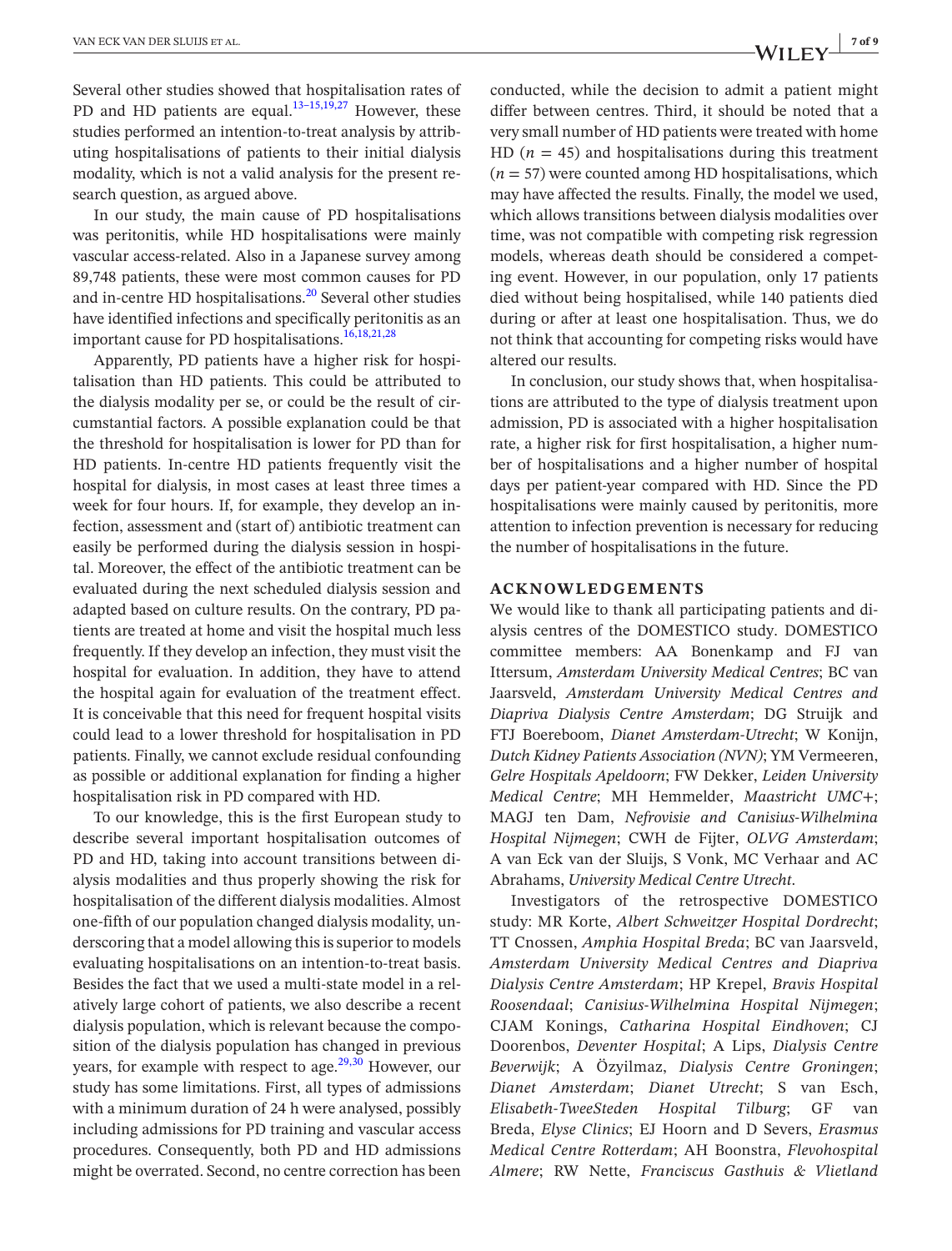*Rotterdam*; *Gelre Hospitals Apeldoorn*; HD Thang and NH Hommes, *Haaglanden Medical Centre The Hague*; M van Buren, *HagaHospital The Hague*; JM Hofstra, *Hospital Gelderse Vallei Ede*; SHA Diepeveen, *Isala Zwolle*; S Boorsma, *Laurentius Hospital Roermond*; JI Rotmans, *Leiden University Medical Centre*; F van der Sande and EJR Litjens, *Maastricht UMC*+; HS Brink and R Wijering, *Medical Spectrum Twente Enschede*; EC Hagen, *Niercentrum Midden Nederland Amersfoort*; EL Penne, *Northwest Clinics Alkmaar*; and HFH Brulez, *OLVG Amsterdam*; HW van Hamersvelt, *Radboud UMC Nijmegen*; SJ Huisman, *Reinier de Graaf Gasthuis Delft*; CE Douma, *Spaarne Gasthuis Hoofddorp*; AC Abrahams, *University Medical Centre Utrecht*; AJ Luik, *VieCuri Medical Centre Venlo*; RJL Klaassen, *Zaans Medical Centre Zaandam*; AG Weenink, *ZorgSaam Hospital Terneuzen*; MME Krekels, *Zuyderland Sittard*.

# **CONFLICT OF INTEREST**

A.E.S. and A.C.A. have received speaker honoraria from Baxter Healthcare. All other authors declare no conflict of interest. The results in this article have not been published previously in whole or part, except in abstract format.

# **AUTHOR CONTRIBUTIONS**

A.E.S., A.A.B., B.C.J. and A.C.A. designed the research question. A.E.S., A.A.B. and V.A.W. collected data. A.E.S., A.A.B., V.A.W. and B.I.L. performed the statistical analyses. A.E.S., A.A.B., V.A.W., B.C.J. and A.C.A. interpreted the data. T.H., F.W.D., F.J.I. and M.C.V. provided intellectual content of critical importance to the work described. A.E.S. drafted the manuscript. All authors critically edited the manuscript and approved the final version.

# **DATA AVAILABILITY STATEMENT**

The data underlying this article will be shared upon reasonable request to the corresponding author after approval of the DOMESTICO steering group.

## **ORCID**

*Anita van Eck van der Sluijs* [https://orcid.](https://orcid.org/0000-0001-9119-7985) [org/0000-0001-9119-7985](https://orcid.org/0000-0001-9119-7985)

#### **REFERENCES**

- <span id="page-7-0"></span>1. Vanholder R, Van Biesen W. Incidence of infectious morbidity and mortality in dialysis patients. *Blood Purif*. 2002;20(5):477-480.
- <span id="page-7-1"></span> 2. United States Renal Data System. *2018 USRDS Annual Data Report: Epidemiology of kidney disease in the United States*. National Institutes of Health, National Institute of Diabetes and Digestive and Kidney Diseases; 2018.
- <span id="page-7-6"></span> 3. Banshodani M, Kawanishi H, Moriishi M, Shintaku S, Tsuchiya S. Association between dialysis modality and cardiovascular

diseases: a comparison between peritoneal dialysis and hemodialysis. *Blood Purif*. 2020;49(3):302-309.

- 4. Himmelfarb J, Vanholder R, Mehrotra R, Tonelli M. The current and future landscape of dialysis. *Nat Rev Nephrol*. 2020;16(10):573-585.
- 5. Molnar AO, Moist L, Klarenbach S, et al. Hospitalizations in dialysis patients in Canada: a national cohort study. *Can J Kidney Health Dis*. 2018;5:1-10.
- <span id="page-7-2"></span> 6. Daratha KB, Short RA, Corbett CF, et al. Risks of subsequent hospitalization and death in patients with kidney disease. *Clin J Am Soc Nephrol*. 2012;7(3):409-416.
- <span id="page-7-3"></span> 7. Zhang AH, Cheng LT, Zhu N, Sun LH, Wang T. Comparison of quality of life and causes of hospitalization between hemodialysis and peritoneal dialysis patients in China. *Health Qual Life Outcomes*. 2007;5:49-54.
- <span id="page-7-9"></span> 8. Quinn RR, Ravani P, Zhang X, et al. Impact of modality choice on rates of hospitalization in patients eligible for both peritoneal dialysis and hemodialysis. *Perit Dial Int*. 2014;34(1):41-48.
- 9. Kim H, An JN, Kim DK, et al. Elderly peritoneal dialysis compared with elderly hemodialysis patients and younger peritoneal dialysis patients: competing risk analysis of a korean prospective cohort study. *PLoS One*. 2015;10(6):e0131393.
- <span id="page-7-4"></span> 10. Manns BJ, Mendelssohn DC, Taub KJ. The economics of end-stage renal disease care in Canada: incentives and impact on delivery of care. *Int J Health Care Finance Econ*. 2007;7(2–3):149-169.
- 11. Mohnen SM, van Oosten MJM, Los J, et al. Healthcare costs of patients on different renal replacement modalities - analysis of dutch health insurance claims data. *PLoS One*. 2019;14(8):e0220800.
- 12. Lee H, Manns B, Taub K, et al. Cost analysis of ongoing care of patients with end-stage renal disease: the impact of dialysis modality and dialysis access. *Am J Kidney Dis*. 2002;40(3):611-622.
- <span id="page-7-5"></span>13. Harris SA, Lamping DL, Brown EA, Constantinovici N, and North Thames Dialysis Study Group, Clinical outcomes and quality of life in elderly patients on peritoneal dialysis versus hemodialysis. *Perit Dial Int*. 2002;22(4):463-470.
- 14. Yang JY, Chen L, Chao CT, et al. Comparative study of outcomes among patients with polycystic kidney disease on hemodialysis and peritoneal dialysis. *Sci Rep*. 2015;5:12816.
- 15. Laurin LP, Harrak H, Elftouh N, Ouimet D, Vallée M, Lafrance JP. Outcomes of infection-related hospitalization according to dialysis modality. *Clin J Am Soc Nephrol*. 2015;10(5):817-824.
- <span id="page-7-11"></span> 16. Oliver MJ, Al-Jaishi AA, Dixon SN, et al. hospitalization ratesfor patients on assisted peritoneal dialysis compared with in-center hemodialysis. *Clin J Am Soc Nephrol*. 2016;11(9):1606-1614.
- <span id="page-7-8"></span>17. Murphy SW, Foley RN, Barrett BJ, et al. Comparative hospitalization of hemodialysis and peritoneal dialysis patients in Canada. *Kidney Int*. 2000;57(6):2557-2563.
- <span id="page-7-7"></span> 18. Lafrance JP, Rahme E, Iqbal S, et al. Association of dialysis modality with risk for infection-related hospitalization: a propensity score-matched cohort analysis. *Clin J Am Soc Nephrol*. 2012;7(10):1598-1605.
- 19. Perl J, McArthur E, Bell C, et al. Dialysis modality and readmission following hospital discharge: a population-based cohort study. *Am J Kidney Dis*. 2017;70(1):11-20.
- <span id="page-7-10"></span> 20. Nitta K, Masakane I, Hanafusa N, et al. Annual dialysis data report 2017, JSDT renal data registry. *Ren Replac Ther*. 2019;5(1).53-96.